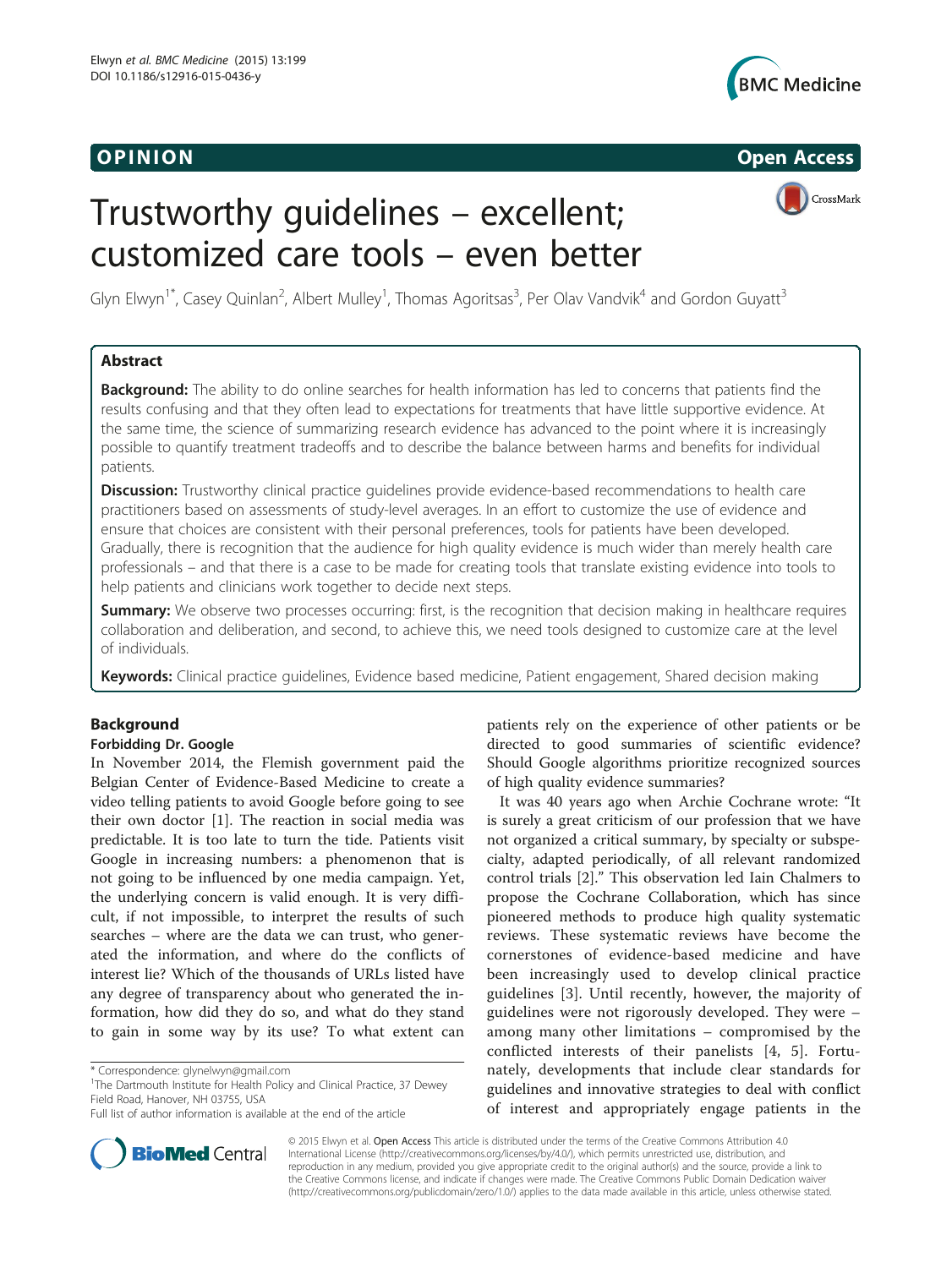process are resulting in evidence that is increasingly trustworthy  $[6, 7]$  $[6, 7]$  $[6, 7]$  $[6, 7]$  – there is now more confidence that the synthesis represents the most rigorous approach to interpreting existing science.

However, guidelines have limitations, especially when we consider the necessity to customize treatments and decisions. It is not only difficult to find guidelines, it is also difficult to know which ones are of high quality. Guidelines can only make recommendations for typical patients, and cannot ensure that individual values and preferences are accounted for in the ultimate management decisions.

# Going beyond clinical practice guidelines

Despite the enormous investment in guideline production, only a limited number have been successfully tailored so that they are optimally useful to clinicians and very few, if any, have been tailored for optimal usefulness to patients. Clinicians have the task of tailoring evidence to individuals – to people at different ages and with different sets of problems, concerns, preferences, and priorities. Many existing clinical practice guidelines do not support this task despite recent efforts to include patients as stakeholders in guideline development [[8, 9](#page-3-0)], and no conventional guideline can fully support this task.

There have been efforts to make clinical guidelines more accessible to a wider audience, typically by making them shorter and easier to read. Others want to create more recognizable knowledge sources for patients (Table 1). For example, the Wiki Project Med, working with the Cochrane Collaboration and Wikipedia, has been recently launched with the aim of giving "free access to the sum of all medical knowledge" [\[10](#page-3-0)]. However, the production of evidence summaries for patients is at a very early stage and the public is barely aware such resources exist [[11\]](#page-3-0). Nevertheless, creating wider access will not address the core problem.

Guidelines that summarize scientific evidence and provide recommendations that apply at a general level are necessary but far from sufficient. Nevertheless, however much we work to make guidelines readable and accessible to a wider audience, they will be limited in their application to the situations – likely a majority – that are sensitive to patients' differing circumstances, preferences, and priorities. Additional tools are necessary to ensure that guidelines are optimally applicable – tools that are just as rigorous when it comes to evidence but that also help individualize decisions to the patient at hand. Such tools would compare treatments and make explicit the tradeoffs between the benefits and harms. Such tools exist, and have been termed patient decision support.

# Different types of tools

Less well known than guidelines, patient decision support tools or aids have been developed over the last few decades. Their goal is to support patients to compare alternative treatment options. Some tools are designed for use by patients before clinical encounters and other much shorter versions are designed for use by patients and clinicians together [[12](#page-3-0), [13](#page-3-0)]. A systematic review has shown that these tools have a positive impact on patient knowledge and risk perception, and often result in significant shifts in choice of treatment [\[14](#page-3-0)]. Despite their benefits, these interventions have not been widely implemented into clinical practice [\[15](#page-3-0)].

Many of these tools also include information about the experiences of patients, and describe what it is like to have the illness and to experience the treatment, including side effects. Patients and their families find this kind of information highly valuable, and as important as understanding the probabilities of likely outcomes. An excellent example of this kind of information is the Healthtalk Online website [\[16](#page-4-0)–[18\]](#page-4-0). Patient decision tools

Table 1 Evidence designed for the public: examples of existing efforts

| Organizations                                                                                                                                                                                    | Activity                                                                                                                                                     |
|--------------------------------------------------------------------------------------------------------------------------------------------------------------------------------------------------|--------------------------------------------------------------------------------------------------------------------------------------------------------------|
| Guidelines International Network (GIN)                                                                                                                                                           | GIN provides advice on how to develop public versions of quidelines,<br>giving details and guidance about the process [27]                                   |
| Choosing Wisely collaboration with Consumer Reports, USA                                                                                                                                         | Produces evidence-based material that is in part public-facing [28]                                                                                          |
| Consumers United for Evidence-Based Healthcare (CUE)                                                                                                                                             | Some specialty groups in the USA collaborate with CUE to produce<br>public-facing versions of quidelines, and involve patients in the<br>development process |
| The Developing and Evaluating Communication Strategies to Support<br>Informed Decisions and Practice Based on Evidence Collaboration (DECIDE)<br>Funded by the European Commission 7th Framework | DECIDE has a work stream on dissemination strategies for clinical<br>quidelines that are public-facing [29]                                                  |
| The National Institute for Health and Care Excellence (NICE) UK                                                                                                                                  | NICE, as well as involving patients as stakeholders, produces plain<br>English versions of patient quidelines [30]                                           |
| Scottish Intercollegiate Guidelines Network (SIGN)                                                                                                                                               | SIGN produces public-facing versions of clinical quidelines on their<br>website [31]                                                                         |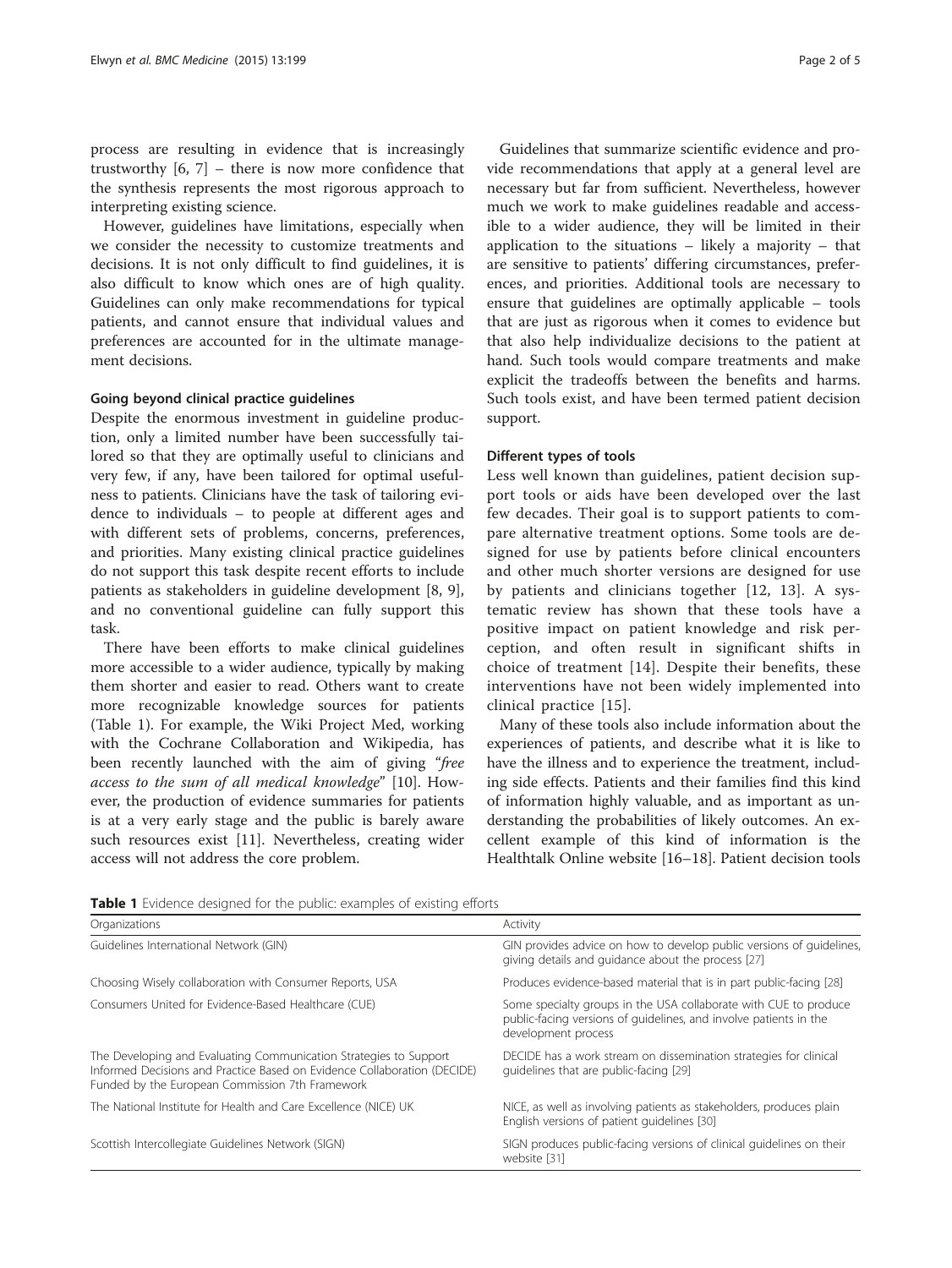have been widely advocated for facilitating shared decision making, in which clinicians strive to ensure their patients are aware of the best evidence available, before eliciting their preferences. These tools help take evidence-based medicine to its logical endpoint, to individual end-users, where decisions are customized not only to the characteristics of the individual being treated but also aligned with their priorities.

# **Discussion**

# Towards customized care tools

Whilst we can confidently make the argument for the adoption of evidence-based tools to help produce customized care for individuals, there are many steps required before this vision becomes a reality. Evidence synthesis will become more efficient, automated, and will increase the speed at which tools can be populated with risk data that can be used at the level of individuals. There is considerable research published on how to produce these types of tools and about how to communicate risk that it is understood well by both clinicians and patients. There are also sources that provide patients and their families with information about illness and treatment experience. Bringing these elements together will be a challenge, and there will be a need to have versions that can be viewed or used independently as well as versions that are brief enough for use in clinical encounters.

How to make these widely accessible is going to be another significant hurdle. Clinical practice guidelines have been made available to clinicians by a range of different arrangements. Patient-facing decision support tools are not available in the same way, they are available commercially by a small number of producers, or are part of research evaluations. Patients and their families cannot easily find them using Internet search engines.

Here, then, are some steps that would help us achieve a future where evidence-based customized care tools might become more available.

# Efficient evidence processing

The work required to locate the highest quality evidence before producing the best estimates of treatment effects, burden [[19](#page-4-0)], benefits, and harms takes time and expertise. The methods have, after 40 years of work, been well developed. The next steps being considered are how to best automate the process in order to generate faster data to populate different types of tools.

# Sharing experiences

Patients are, of course, interested in more than evidence-based estimates of risk. They want to know exactly what they will face as they develop an illness,

and what do other patients say about their experiences of illness. What are their main concerns, questions, and priorities [[20](#page-4-0), [21\]](#page-4-0)? Researchers working with Healthtalk Online in the UK have summarized the illness experience of many patients with many conditions [[16](#page-4-0)–[18](#page-4-0)]. More work is required on how best to integrate this information into tools that can help customize care.

# Tool production

As mentioned, different types of tools will be necessary to facilitate shared decision making. What 'matters most to patients' should guide the presentation of evidence, specifically in terms of organizing the content and conveying the probabilities of treatment effects, harms, and burden in ways that communicate risk most effectively. Short tools such as Issue Cards [[12\]](#page-3-0), Option Grids [\[13](#page-3-0)], and SHARE-IT tools [[22\]](#page-4-0) have been designed to facilitate collaboration and deliberation in clinical encounters [[23\]](#page-4-0). They do this by being brief and available for both patient and clinician to use together, either on paper or tablets. Research efforts are now addressing usability of tools for the clinical encounter [\[7](#page-3-0), [22](#page-4-0), [24\]](#page-4-0). We argue for a future state where patients and clinicians rely on the same evidence base – and on tools that are used collaboratively – to get to consensus on treatment, where that is possible. We are working, in collaboration with many others, to systematize evidence synthesis to facilitate the production of trustworthy tools, for multiple purposes, that can be widely shared (Fig. 1).

# Summary

# Next steps

The three areas described above – evidence synthesis, patient experience, and patient-facing tool production – have

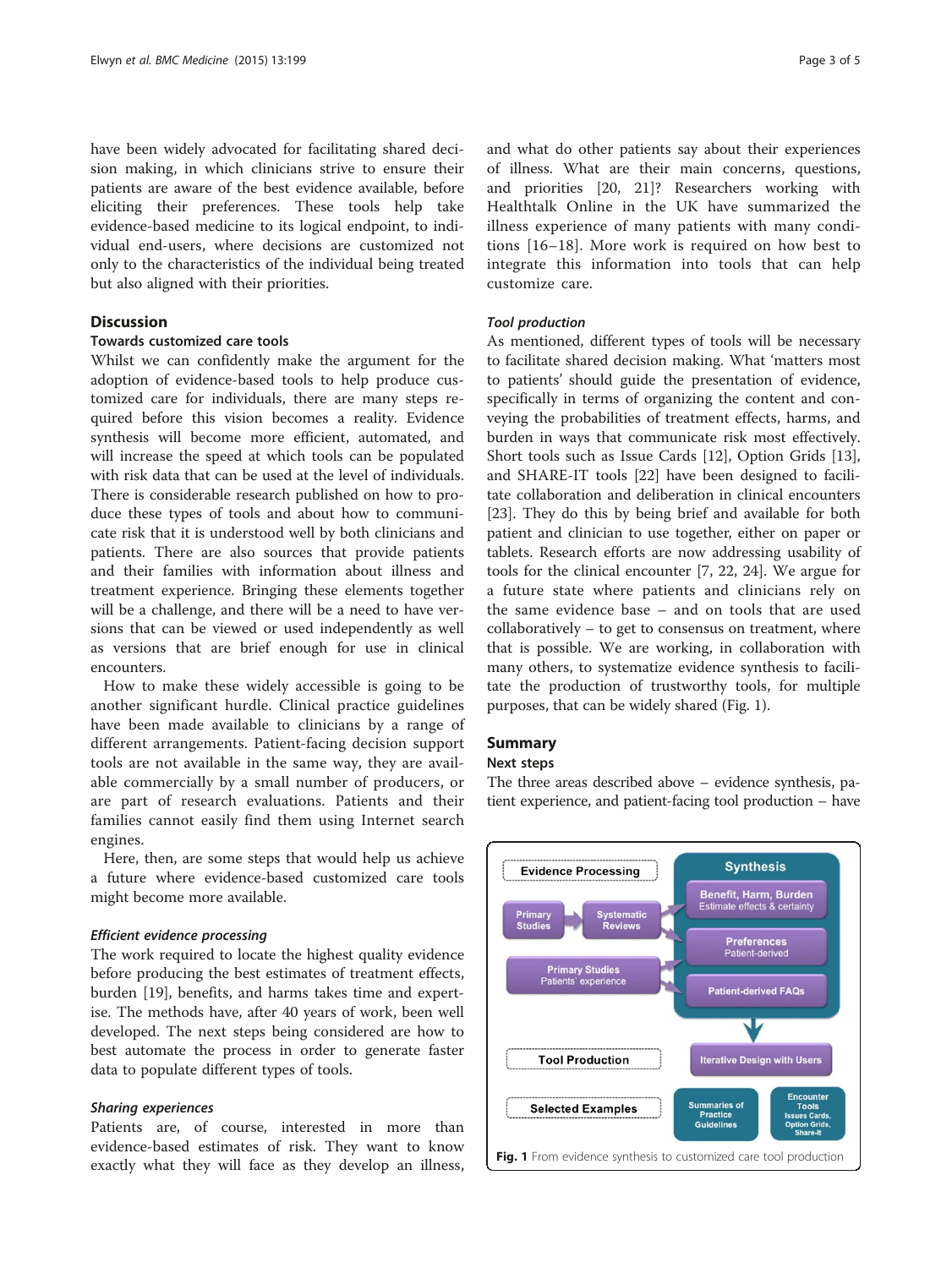<span id="page-3-0"></span>stemmed from independent areas of work. There are, however, signs of increasing overlap between the groups. A joint conference focusing on shared decision making and evidence-based healthcare will be held in Australia in 2015 [[25\]](#page-4-0). Many from the Society for Participatory Medicine, one of many patient-led organizations, have attended relevant conferences and are advocates for these evidence-based patient-facing tools, and Casey Quinlan, a prominent member, is a co-author on this article.

Progress will depend on advances in all these areas if we are to ensure that trustworthy evidence can be used collaboratively in clinical encounters [\[23](#page-4-0)], with clinicians willing and able to achieve shared decision making with patients (Box 1). Such tools would include patients in the development process, and would move away from the view that medicine has to be determined solely by 'what is medically best' and allow patients' priorities, concerns, and preferences to be considered as well [[26\]](#page-4-0). It is time to move beyond the limitations of current clinical practice guidelines and focus our energy on tools that will help facilitate customized care at the level of individuals and their families.

# Box 1 Steps towards customized care tools

- Create trustworthy evidence in addition to applying new standards and systems for evidence synthesis, further work should focus on optimal presentation and dissemination strategies, and a commitment to create public-facing versions with optimal patient engagement strategies
- Create generic customized care tools if patients can understand them, so will clinicians, and there is more chance that better conversations will be generated. Busy clinicians value short tools, but will be willing to read longer versions if they need to know more about the underlying evidence
- Make the tools easy to find use search engine optimization methods to ensure the tools are highly ranked in results
- Create trusted sources people are becoming more skeptical, we need to create trusted sources of evidence and be transparent about limitations in the quality of the evidence
- Bring tools to the clinical encounter innovative presentation formats, based on trustworthy guidelines, designed for use in clinical encounters could support collaboration and deliberation [\[23\]](#page-4-0)

#### Competing interests

GE leads the Option Grid® Collaborative, which uses a Creative Commons License. Other authors declare that they have no competing interests.

#### Authors' contributions

The article was conceived and led by GE and CQ. All the other authors contributed to the work, edited the manuscript, and approved the final version.

#### Acknowledgements

This article has benefitted from many years of dialogue with colleagues far and wide. Specifically, we would like to thank the following for their help: Trisha Greenhalgh, Arianna Blaine, Iain Chalmers, Marie Anne Durand, Richard Lehman, Aileen Lem, Maral Yessayan, and Jonathon Skinner.

#### Author details

<sup>1</sup>The Dartmouth Institute for Health Policy and Clinical Practice, 37 Dewey Field Road, Hanover, NH 03755, USA. <sup>2</sup>The Mighty Mouth, Mighty Casey Media, 9101 Patterson Avenue Suite 57, Richmond, VA 23229, USA. <sup>3</sup> Department of Clinical Epidemiology and Biostatistics, McMaster University Faculty of Health Sciences, Hamilton, Ontario, Canada. <sup>4</sup>Department of Health Management and Health Economics, Institute of Health and Society, University of Oslo, Norway, Oslo, Norway.

#### Received: 25 March 2015 Accepted: 24 July 2015 Published online: 01 September 2015

#### References

- 1. Don't Google it. [http://vimeo.com/110476768.](http://vimeo.com/110476768) Accessed August 4, 2015.
- 2. Cochrane A. Effectiveness and efficiency: Random reflections on health
- services. London: Nuffield Provincial Hospitals Trust; 1971. 3. Weisz G, Cambrosio A, Keating P, Knaapen L, Schlich T, Tournay VJ. The emergence of clinical practice guidelines. Milbank Q. 2007;85:691–727.
- 4. Moynihan RN, Cooke GPE, Doust JA, Bero L, Hill S, Glasziou PP. Expanding disease definitions in guidelines and expert panel ties to industry: a crosssectional study of common conditions in the United States. PLoS Med. 2013;10, e1001500.
- 5. Guyatt G, Akl EA, Hirsh J, Kearon C, Crowther M, Gutterman D, et al. The vexing problem of guidelines and conflict of interest: a potential solution. Ann Intern Med. 2010;152:738–41.
- 6. Laine C, Taichman DB, Mulrow C. Belgian Center of Evidence-Based Medicine: trustworthy clinical guidelines. Ann Intern Med. 2011;154:774–5.
- 7. Vandvik PO, Brandt L, Alonso-Coello P, Treweek S, Akl EA, Kristiansen A, et al. Creating clinical practice guidelines we can trust, use, and share: a new era is imminent. Chest. 2013;144:381–9.
- Barnett E, Davies C, Wetherell M. Citizens at the centre: deliberative participation in healthcare decisions. Bristol: Policy Press; 2006.
- 9. Nilsen ES, Myrhaug HT, Johansen M, Oliver S, Oxman AD. Methods of consumer involvement in developing healthcare policy and research, clinical practice guidelines and patient information material. Cochrane Database Syst Rev. 2006;19, CD004563.
- 10. WikiProject Medicine. [http://en.wikipedia.org/wiki/Wikipedia:WikiProject\\_Medicine](http://en.wikipedia.org/wiki/Wikipedia:WikiProject_Medicine). Accessed August 4, 2015.
- 11. Loudon K, Santesso N, Callaghan M, Thornton J, Harbour J, Graham K, et al. Patient and public attitudes to and awareness of clinical practice guidelines: a systematic review with thematic and narrative syntheses. BMC Health Serv Res. 2014;14:321.
- 12. Montori VM. Creating a conversation: insights from the development of a decision aid. PLoS Med. 2007;4, e233.
- 13. Elwyn G, Lloyd A, Joseph-Williams N, Cording E, Thomson R, Durand M-A, et al. Option Grids: shared decision making made easier. Patient Educ Couns. 2013;90:207–12.
- 14. Stacey D, Légaré F, Col NF, Bennett CL, Barry MJ, Eden KB, et al. Decision aids for people facing health treatment or screening decisions. Cochrane Database Syst Rev. 2014;1, CD001431.
- 15. Elwyn G, Scholl I, Tietbohl C, Mann M, Edwards A, Clay C, et al. "Many miles to go …" A systematic review of the implementation of patient decision support interventions into routine clinical practice. BMC Med Inf Decis. 2013;13:S14.